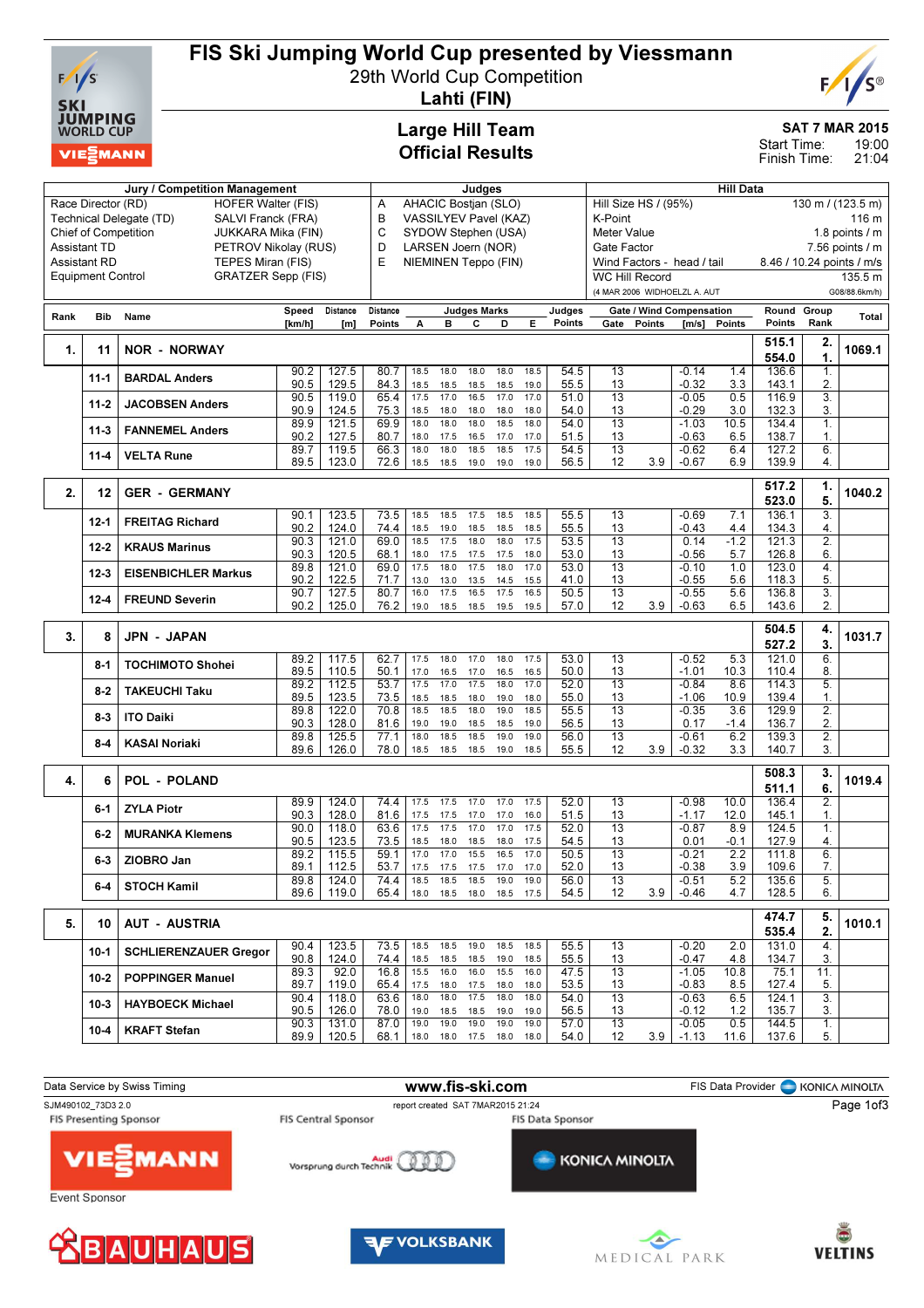

## FIS Ski Jumping World Cup presented by Viessmann

29th World Cup Competition



Lahti (FIN)

### Large Hill Team Official Results

SAT 7 MAR 2015 19:00 21:04 Start Time: Finish Time:

| Rank | Bib                | Name                                           | Speed        | Distance       | Distance                  |              |              | <b>Judges Marks</b> |              |              | Judges       |                       | Gate / Wind Compensation |                    |               | Round                     | Group                  | <b>Total</b> |
|------|--------------------|------------------------------------------------|--------------|----------------|---------------------------|--------------|--------------|---------------------|--------------|--------------|--------------|-----------------------|--------------------------|--------------------|---------------|---------------------------|------------------------|--------------|
|      |                    |                                                | [km/h]       | [m]            | Points                    | A            | в            | С                   | D            | Е            | Points       | Gate                  | Points                   | [m/s]              | Points        | Points                    | Rank                   |              |
| 6.   | 9                  | <b>SLO - SLOVENIA</b>                          |              |                |                           |              |              |                     |              |              |              |                       |                          |                    |               | 474.6<br>527.0            | 6.<br>4.               | 1001.6       |
|      | $9 - 1$            | <b>DAMJAN Jernej</b>                           | 89.1<br>88.9 | 111.5<br>115.5 | 51.9<br>59.1              | 17.5<br>17.5 | 17.0<br>17.0 | 17.0<br>17.0        | 16.5<br>17.0 | 17.5<br>17.0 | 51.5<br>51.0 | 13<br>13              |                          | $-0.65$<br>$-0.80$ | 6.7<br>8.2    | 110.1<br>118.3            | 7.<br>5.               |              |
|      | $9 - 2$            | <b>TEPES Jurij</b>                             | 90.1<br>90.6 | 115.0<br>123.0 | 58.2<br>72.6              | 18.0<br>18.5 | 18.0<br>18.5 | 18.0<br>18.5        | 18.0<br>18.0 | 18.0<br>18.5 | 54.0<br>55.5 | 13<br>13              |                          | 0.08<br>$-0.49$    | $-0.7$<br>5.0 | 111.5<br>133.1            | 7.<br>2.               |              |
|      | $9 - 3$            | <b>DEZMAN Nejc</b>                             | 90.4         | 114.5          | 57.3                      | 17.5         | 17.0         | 17.5                | 18.0         | 17.5         | 52.5         | 13                    |                          | $-0.69$            | 7.1           | 116.9                     | 5.                     |              |
|      |                    |                                                | 90.7         | 121.5          | 69.9                      | 18.5         | 18.5<br>18.5 | 17.5                | 18.0<br>18.0 | 18.0<br>18.5 | 54.5         | 13                    |                          | $-0.40$            | 4.1           | 128.5                     | $\overline{4}$ .<br>4. |              |
|      | $9 - 4$            | <b>PREVC Peter</b>                             | 90.1<br>90.2 | 124.0<br>129.5 | 74.4<br>84.3              | 18.5<br>18.5 | 19.0         | 18.5<br>18.5        | 19.0         | 19.0         | 55.5<br>56.5 | 13<br>12              | 3.9                      | $-0.61$<br>$-0.23$ | 6.2<br>2.4    | 136.1<br>147.1            | 1.                     |              |
|      |                    |                                                |              |                |                           |              |              |                     |              |              |              |                       |                          |                    |               | 442.1                     | 7.                     |              |
| 7.   | $\overline{7}$     | <b>CZE - CZECH REPUBLIC</b>                    |              |                |                           |              |              |                     |              |              |              |                       |                          |                    |               | 475.7                     | 7.                     | 917.8        |
|      | $7 - 1$            | <b>HAJEK Antonin</b>                           | 89.8         | 111.5          | 51.9                      | 17.0         | 17.0         | 17.0                | 17.0         | 17.0         | 51.0         | 13                    |                          | $-0.60$            | 6.1           | 109.0                     | 8.                     |              |
|      |                    |                                                | 90.0<br>89.8 | 112.5<br>113.0 | 53.7<br>54.6              | 16.5<br>17.5 | 17.5<br>17.0 | 16.0<br>17.5        | 17.0<br>18.5 | 17.0<br>17.0 | 50.5<br>52.0 | 13<br>13              |                          | $-1.15$<br>$-0.73$ | 11.8<br>7.5   | 116.0<br>114.1            | 6.<br>6.               |              |
|      | $7 - 2$            | <b>JANDA Jakub</b>                             | 89.7         | 114.0          | 56.4                      | 17.5         | 18.0         | 17.0                | 18.0         | 17.5         | 53.0         | 13                    |                          | $-0.50$            | 5.1           | 114.5                     | 7.                     |              |
|      | $7 - 3$            | <b>MATURA Jan</b>                              | 89.2         | 105.0          | 40.2                      | 17.0         | 17.0         | 17.0                | 16.5         | 16.5         | 50.5         | 13                    |                          | $-0.56$            | 5.7           | 96.4                      | 9.                     |              |
|      |                    |                                                | 89.8<br>90.1 | 117.0<br>117.5 | 61.8<br>62.7              | 17.5<br>18.0 | 18.0<br>18.0 | 18.0<br>18.0        | 17.5<br>18.5 | 17.0<br>18.0 | 53.0<br>54.0 | 13<br>13              |                          | $-0.19$<br>$-0.58$ | 1.9<br>5.9    | 116.7<br>122.6            | 6.<br>7.               |              |
|      | $7 - 4$            | <b>KOUDELKA Roman</b>                          | 89.5         | 119.0          | 65.4                      | 18.0         | 18.0         | 18.0                | 18.0         | 18.0         | 54.0         | 12                    | 3.9                      | $-0.51$            | 5.2           | 128.5                     | 6.                     |              |
|      |                    |                                                |              |                |                           |              |              |                     |              |              |              |                       |                          |                    |               | 425.2                     | 8.                     |              |
| 8.   | 4                  | <b>RUS - RUSSIAN FEDERATION</b>                |              |                |                           |              |              |                     |              |              |              |                       |                          |                    |               | 433.8                     | 8.                     | 859.0        |
|      | 4-1                | <b>HAZETDINOV Ilmir</b>                        | 90.6         | 109.0          | 47.4                      | 17.0         | 17.0         | 16.5                | 16.5         | 16.5         | 50.0         | 13                    |                          | $-0.80$            | 8.2           | 105.6                     | 10.                    |              |
|      |                    |                                                | 90.6<br>90.0 | 118.0<br>115.5 | 63.6<br>59.1              | 17.5<br>17.0 | 17.5<br>17.0 | 17.5<br>17.0        | 18.0<br>17.0 | 17.5<br>17.0 | 52.5<br>51.0 | 13<br>$\overline{13}$ |                          | 0.31<br>$-0.46$    | $-2.6$<br>4.7 | 113.5<br>114.8            | 7.<br>$\overline{4}$ . |              |
|      | 4-2                | <b>KORNILOV Denis</b>                          | 89.8         | 114.0          | 56.4                      | 17.5         | 17.0         | 17.5                | 17.5         | 17.0         | 52.0         | 13                    |                          | 0.20               | $-1.7$        | 106.7                     | 8.                     |              |
|      | 4-3                | <b>VASSILIEV Dimitry</b>                       | 90.0         | 109.5          | 48.3                      | 16.5         | 16.5         | 14.5                | 15.0         | 15.5         | 47.0         | 13                    |                          | $-0.42$            | 4.3           | 99.6                      | 7.                     |              |
|      |                    |                                                | 90.2<br>89.0 | 108.5<br>114.5 | 46.5<br>$\overline{57.3}$ | 17.0<br>17.0 | 17.5<br>17.0 | 16.0<br>17.0        | 16.5<br>17.0 | 16.5<br>17.0 | 50.0<br>51.0 | 13<br>13              |                          | $-0.31$<br>0.37    | 3.2<br>$-3.1$ | 99.7<br>105.2             | 8.<br>9.               |              |
|      | 4-4                | <b>MAKSIMOCHKIN Mikhail</b>                    | 89.2         | 113.5          | 55.5                      | 17.5         | 18.0         | 17.5                | 17.0         | 17.0         | 52.0         | 12                    | 3.9                      | $-0.24$            | 2.5           | 113.9                     | 8.                     |              |
|      |                    |                                                |              |                |                           |              |              |                     |              |              |              |                       |                          |                    |               |                           |                        |              |
| 9.   | 5                  | not qualified for final round<br>FIN - FINLAND |              |                |                           |              |              |                     |              |              |              |                       |                          |                    |               | 379.7                     | 9.                     | 379.7        |
|      | $5 - 1$            | <b>MAEAETTAE Jarkko</b>                        | 90.4         | 120.0          | 67.2                      | 18.0         | 18.5         | 18.0                | 17.5         | 18.0         | 54.0         | 13                    |                          | $-0.81$            | 8.3           | 129.5                     | 5.                     |              |
|      | $5 - 2$            | <b>OLLI Harri</b>                              | 89.6         | 110.5          | 50.1                      | 17.0         | 17.0         | 17.0                | 16.5         | 17.0         | 51.0         | 13                    |                          | 0.08               | $-0.7$        | 100.4                     | 8.                     |              |
|      | 5-3                | <b>AHONEN Janne</b>                            | 89.9         | 81.0           | $-3.0$                    | 13.0         | 14.0         | 12.5                | 13.0         | 13.5         | 39.5         | 13                    |                          | $-0.12$            | 1.2           | 37.7                      | 12.                    |              |
|      | 5-4                | <b>ASIKAINEN Lauri</b>                         | 89.0         | 116.5          | 60.9                      | 17.0         | 17.5         | 16.5                | 16.5         | 17.0         | 50.5         | 13                    |                          | $-0.07$            | 0.7           | 112.1                     | 8.                     |              |
| 10.  | 3                  | <b>FRA - FRANCE</b>                            |              |                |                           |              |              |                     |              |              |              |                       |                          |                    |               | 368.9                     | 10.                    | 368.9        |
|      | $3 - 1$            | <b>LAMY CHAPPUIS Ronan</b>                     | 90.6         | 111.5          | 51.9                      | 17.5         | 17.0         | 17.0                | 17.0         | 17.5         | 51.5         | 13                    |                          | $-0.51$            | 5.2           | 108.6                     | 9.                     |              |
|      | $3 - 2$            | <b>LACROIX Sebastien</b>                       | 90.6         | 96.0           | 24.0                      | 16.0         | 16.0         | 16.5                | 16.0         | 16.0         | 48.0         | 13                    |                          | $-1.62$            | 16.6          | 88.6                      | 9.                     |              |
|      | 3-3                | <b>MAYER Nicolas</b>                           | 89.6         | 99.0<br>109.0  | 29.4<br>47.4              | 15.5<br>16.5 | 15.5<br>16.5 | 15.0<br>16.0        | 16.0<br>16.5 | 15.5<br>16.0 | 46.5<br>49.0 | 13<br>13              |                          | $-0.03$            | 0.3           | 76.2<br>$95.\overline{5}$ | 11.<br>10.             |              |
|      | $3-4$              | <b>DESCOMBES SEVOIE Vincent</b>                | 89.3         |                |                           |              |              |                     |              |              |              |                       |                          | 0.11               | -0.9          |                           |                        |              |
| 11.  | 1                  | <b>KOR - KOREA</b>                             |              |                |                           |              |              |                     |              |              |              |                       |                          |                    |               | 343.1                     | 11.                    | 343.1        |
|      | $1 - 1$            | KIM Hyun-Ki                                    | 89.7         | 100.5          | 32.1                      | 16.0         | 16.5         | 16.5                | 16.0         | 16.0         | 48.5         | 13                    |                          | $-0.40$            | 4.1           | 84.7                      | 11                     |              |
|      | $1 - 2$<br>$1 - 3$ | <b>KANG Chil-Ku</b><br><b>CHOI Heung-Chul</b>  | 89.3<br>89.9 | 91.5<br>104.5  | 15.9<br>39.3              | 15.0<br>16.5 | 15.0<br>16.5 | 14.5<br>16.0        | 14.5<br>16.5 | 14.0<br>16.0 | 44.0<br>49.0 | 13<br>13              |                          | $-0.88$<br>$-0.65$ | 9.0<br>6.7    | 68.9<br>95.0              | 12.<br>10.             |              |
|      | 1-4                | <b>CHOI Seou</b>                               | 88.9         | 107.5          | 44.7                      | 16.5         | 17.0         | 16.5                | 16.5         | 16.5         | 49.5         | 13                    |                          | $-0.03$            | 0.3           | 94.5                      | 11.                    |              |
|      |                    |                                                |              |                |                           |              |              |                     |              |              |              |                       |                          |                    |               |                           |                        |              |
| 12.  | $\mathbf{2}$       | <b>USA - UNITED STATES</b>                     |              |                |                           |              |              |                     |              |              |              |                       |                          |                    |               | 336.5                     | 12.                    | 336.5        |
|      | 2-1<br>$2 - 2$     | <b>BICKNER Kevin</b><br><b>JOHNSON Anders</b>  | 89.1<br>89.8 | 91.0<br>100.5  | 15.0<br>32.1              | 15.0<br>16.0 | 16.0<br>16.0 | 15.5<br>16.0        | 15.5<br>16.5 | 15.0<br>16.0 | 46.0<br>48.0 | 13<br>13              |                          | $-0.92$<br>$-0.65$ | 9.4<br>6.7    | 70.4<br>86.8              | 12.<br>10.             |              |
|      | $2 - 3$            | <b>GLASDER Michael</b>                         | 90.7         | 106.5          | 42.9                      | 17.0         | 16.5         | 16.5                | 16.5         | 16.5         | 49.5         | $\overline{13}$       |                          | $-0.60$            | 6.1           | 98.5                      | 8.                     |              |
|      | 2-4                | <b>RHOADS William</b>                          | 89.9         | 95.0           | 22.2                      | 16.0         | 16.0         | 16.0                | 15.5         | 15.5         | 47.5         | $\overline{13}$       |                          | $-1.08$            | 11.1          | 80.8                      | 12.                    |              |
|      |                    |                                                |              |                |                           |              |              |                     |              |              |              |                       |                          |                    |               |                           |                        |              |